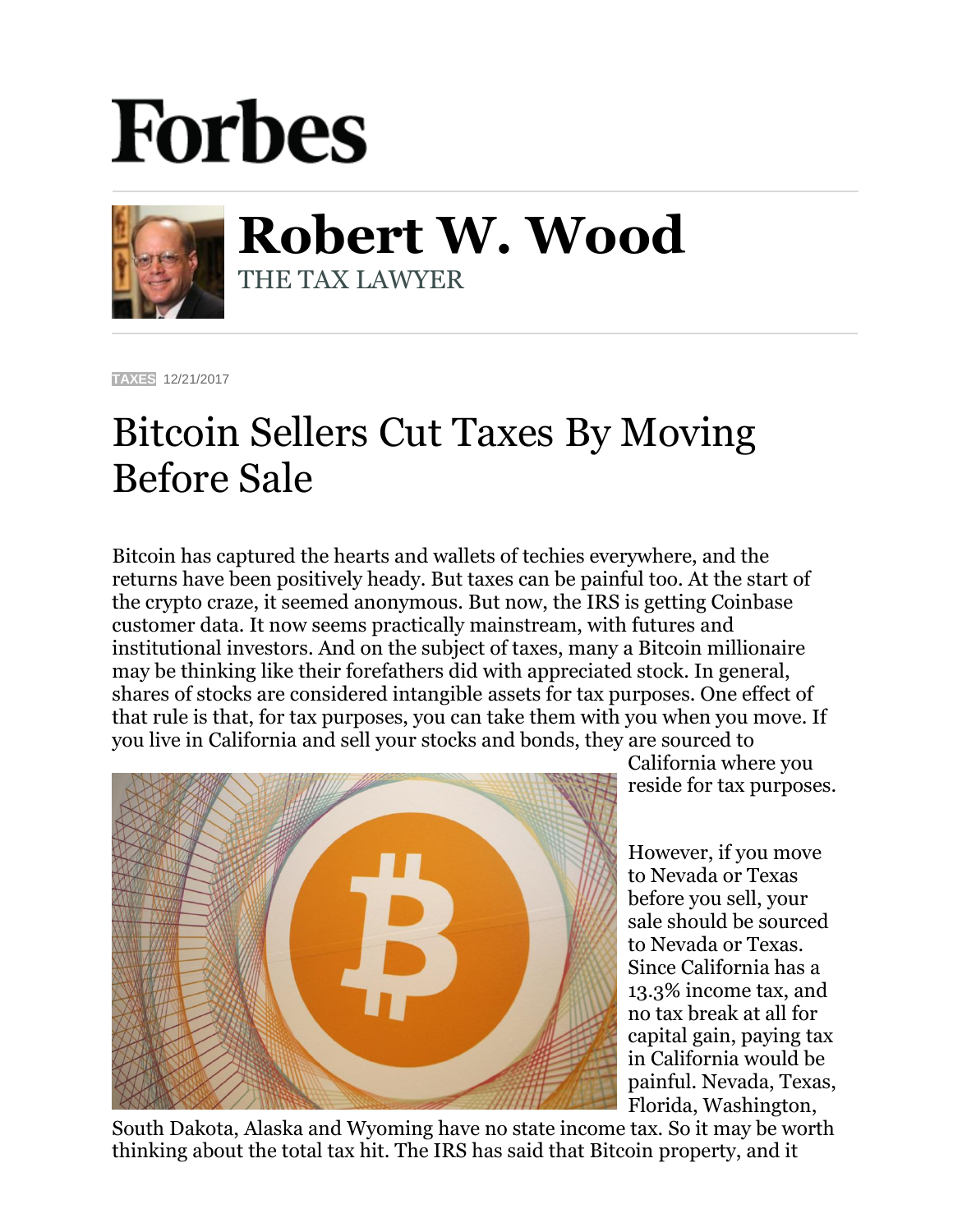sure seems intangible. It seems hard to imagine that the IRS or state tax authorities would view it as different from a share of stock that travels with you when you move.

Moving has its own rules. You have to really do it, and it has to be permanent, not a visit. At the federal level, the capital gain rate is 20% for higher income taxpayers. Add the 3.8% net investment tax under Obamacare, and you have 23.8%. California taxes long term capital gain as ordinary income, so Californian's pay up to 13.3%. By paying 23.8% plus 13.3%, Californians are paying more on capital gain than virtually anyone else in the *world*. California's tough [Franchise Tax Board \(FTB\) polices the line between residents](https://www.ftb.ca.gov/individuals/fileRtn/Nonresidents-Part-Year-Residents.shtml#residency_status)  [and non-residents,](https://www.ftb.ca.gov/individuals/fileRtn/Nonresidents-Part-Year-Residents.shtml#residency_status) and it does so rigorously. As with other high tax states, California is likely to probe how and when you stopped being a resident.

A [California resident](https://www.forbes.com/sites/robertwood/2016/05/17/can-you-avoid-california-taxes-by-moving/#3d3356211694) is anyone in the state for other than a temporary or transitory purpose. It also includes anyone domiciled in California who is outside the state for a temporary or transitory purpose. So, if it looks as though you are exiting to sell and then will come back, the state may say you effectively never left. The burden is on *you* to show that you are *not* a Californian. If you are in California for more than 9 months, you are *presumed* to be a resident. Check out [FTB Publication 1031.](https://www.ftb.ca.gov/forms/2016/16_1031.pdf) On the other hand, if your job requires you to be outside the state, it usually takes 18 months to be presumed no *longer* a resident.

Your domicile is your true, fixed permanent home, the place where you intend to return even when you're gone. It should be no surprise that former Californians often become residents of no-tax states like Texas. The [IRS reports](https://www.irs.gov/uac/soi-tax-stats-migration-data-2013-2014) that between 2013 and 2014, over 250,000 California residents moved away. More than 10% went to Texas alone. Some people get the travel itch right before cashing in shares, a public offering, or settling litigation. Some people have unrealistic expectations about establishing residency in a new state. They may have a hard time distancing themselves from California, and may not plan on California tax authorities chasing them.

You can have only one domicile, and objective facts can bear on your intent. Start with where you own a home. Where your spouse and children reside counts, as does the location where your children attend school. Your days inside and outside the state are important, as is the purpose of your travels. Where you have bank accounts and belong to social, religious, professional and other organizations is also relevant. Voter registration, vehicle registration and driver's licenses count. Where you are employed is key. You may be a California resident even if you travel extensively and are rarely in the state. Where you own or operate businesses is relevant, as is the relative income and time you devote to them.

California, like the IRS, gets unlimited time to audit if you never file an income tax return. You might claim that you are no longer a resident and claim that you have no California filing obligation. But the FTB may disagree and can audit you